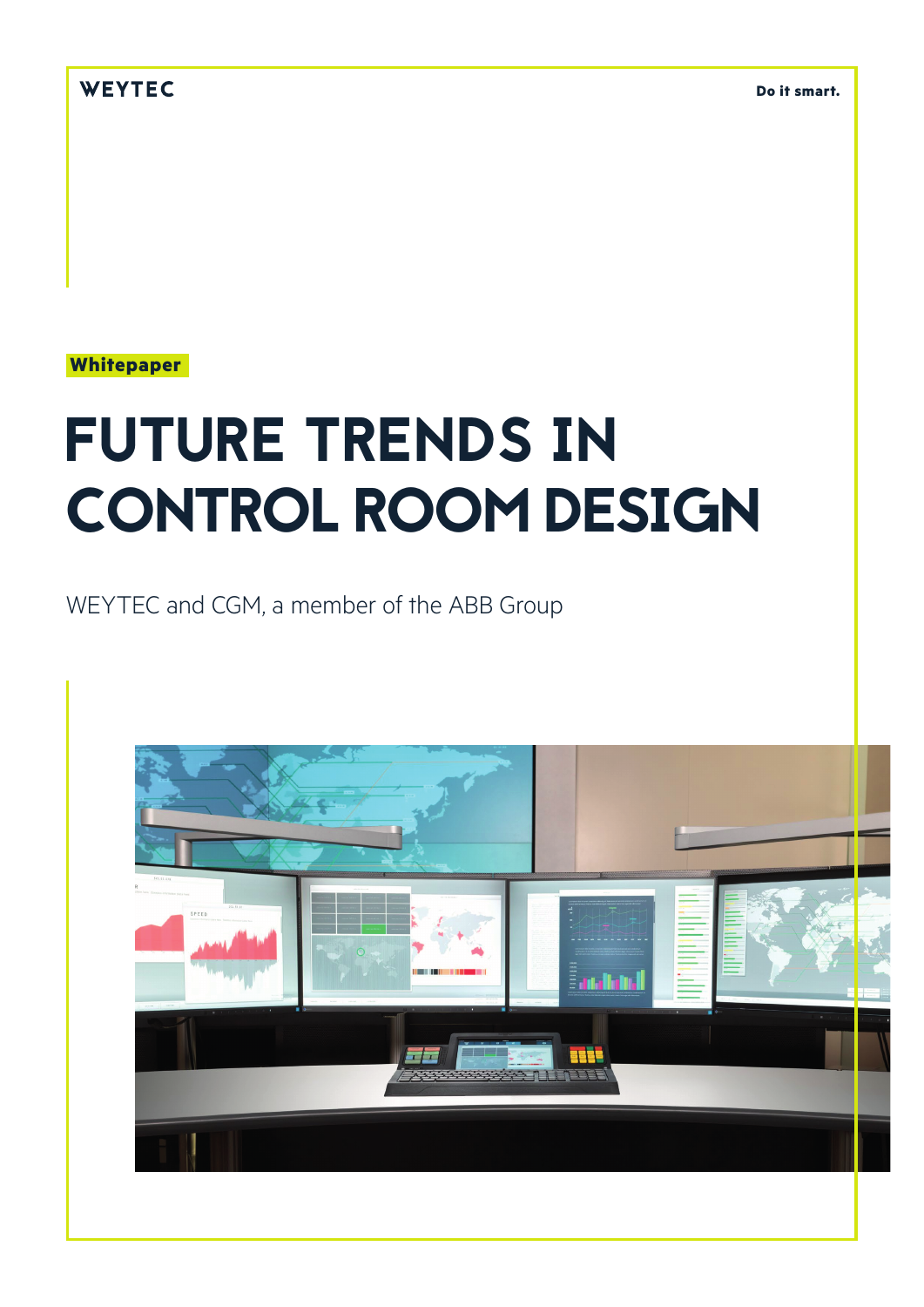

The global market for command and control room technologies is projected to reach \$7 billion by 2019.1 Public and private organizations are poised to spend millions on the next generation of control rooms, especially in the three largest vertical markets: public safety, transportation and utilities. Whether for expansion, refurbishment or consolidation, control room technology will account for most of the spend. However, great opportunities also exist to enhance the UX (user experience) and the effectiveness of human-machine interfaces (HMI) in control rooms.

### **Focusing on Operator-Centric Design**

Maximizing the productivity of control room operators leverages technology investments to increase operational excellence. The quality of their daily decision-making directly affects the quality of services provided (e.g. for public safety and transportation control rooms) and can maximise return on plant assets (e.g. for utilities and process-driven industries).

# **Generation Z**

Operators are highly trained and educated individuals who are held personally accountable for critical operational and asset management decisions. A new "Generation Z" of operators will soon enter the workforce. These young people have come to maturity in the gaming environment and by some estimates, have spent up to 10,000 hours gaming prior to taking up jobs.<sup>2</sup> Thus, they are well accustomed to live-data, digital-streaming environments, and well suited for high-stress, high-performance, high-technology workplaces. At the same time, it is also important to remember that it is the older generation of operators who have accumulated invaluable experience with existing processes and legacy systems. Although they may be less IT-savvy than their younger colleagues, it is essential to make the UX intuitive for their working efficiency.

Operator fatigue is a serious problem in the control room; at best, it causes wasteful mistakes, and at worst, it costs lives. In process-driven industry control rooms, boredom is also a factor, because operators tend to be under stimulated when nothing happens, and then panicky and overwhelmed when an emergency occurs. Designing control rooms to keep operators alert during monotony and calm in emergencies is not a luxury but a means of increasing operator effectiveness so that they make smarter, faster decisions. Further, there is convincing evidence that shift work, as prevalent in 24/7 control rooms, causes a number of serious health problems, such as cardiovascular disease, diabetes, obesity, ulcers and sleep disturbances.3 Paying attention to human factors in the design of the control room helps to attract and retain operators, minimize operator fatigue, enhance alertness and reduce work related, health issue absenteeism.



1 IHS "Global command and control room/PSAP market to reach \$7 billion by 2019", Alexander Richardson, July 08, 2015.<br>2 Karon Graham, Edutake "What's different about Gen Z", March 31, 2011, http://karongraham-edutake.blogs

3 Dr. Frank Sheer, Harvard Medical School and Brigham and Women's Hospital in Boston http://www.webmd.com/sleep-disorders/excessive-sleepiness-10/shift-work

#### **WEY Technology AG** · WEYTEC White Future Control Room en · 01.01.2018 Dorfstrasse 57 · 8103 Unterengstringen · Switzerland · T +41 44 751 89 89 · info.ch@weytec.com · www.weytec.com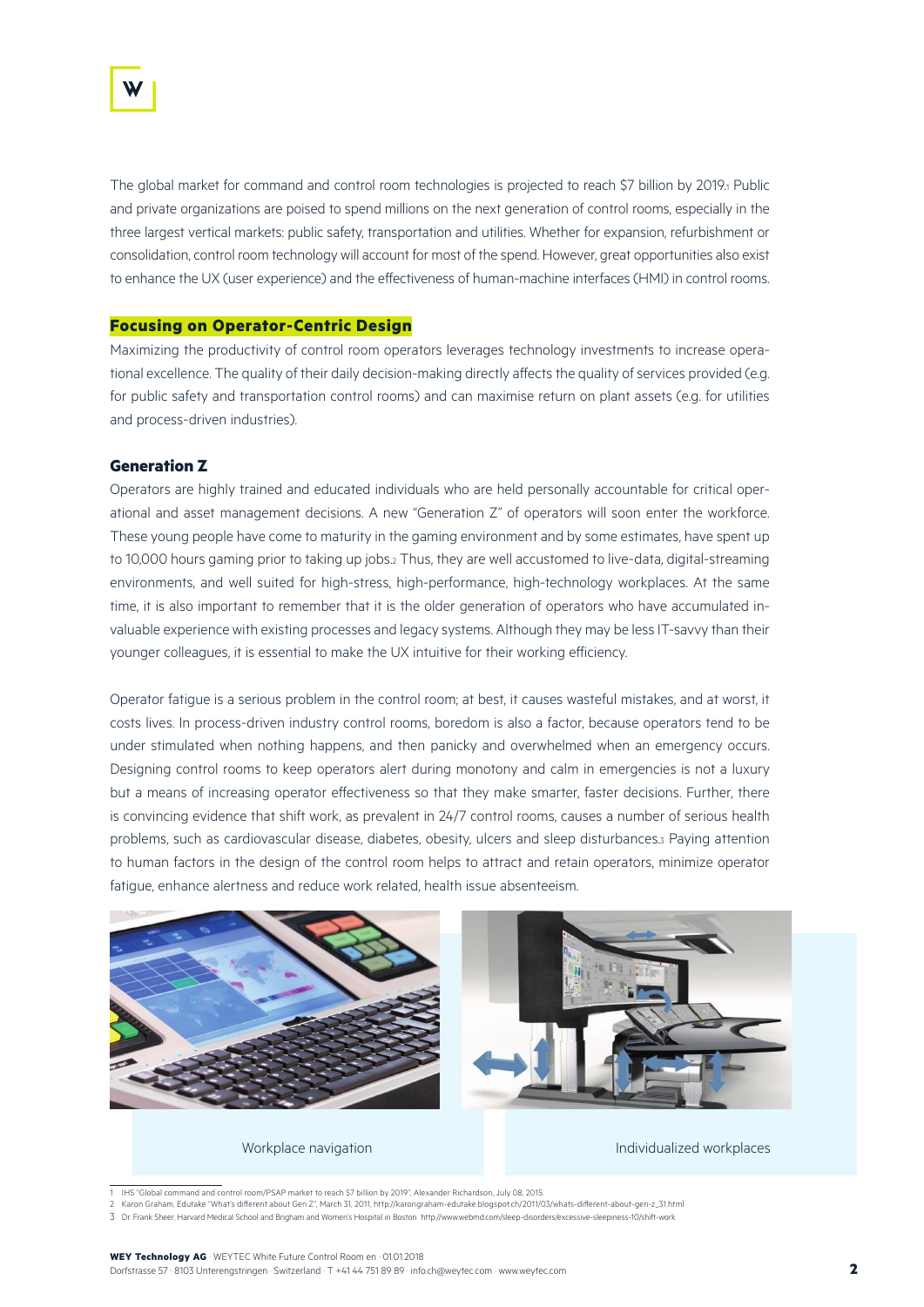# **Workplace Navigation**

The amount of information available in the control room continues to increase significantly and operators must cope with an abundance of streamed real-time data as well as knowledge databases, archives and tools. Complexity also increases in times of consolidation because fewer operators are responsible for more interconnected processes. Operators are called upon to multi-task more and more, e.g. crisis intervention, providing customer service, monitoring processes, interfacing with outside organizations, managing 3rd party vendors.

A configurable dashboard for each operator is an essential element of an efficient cockpit design and a fundamental way to simplify the complexity. Reducing the HMI to a single input device greatly improves the UX. WEYTEC's smartTOUCH keyboard with an interactive touchscreen features customizable keypads and soft keys, and context sensitive software that automatically aligns the function keys to the active application. An intuitive UX ensures quick, direct access to primary screens and applications, and minimal keystrokes to secondary systems and screens. The snap-in key panel means that operators bring their personal keys with them for each shift, promoting desk sharing, free seating and hygiene in 24/7 environments.

#### **Individualized Workplaces**

The next step to provide an ergonomic environment for today's operator is the creation of the fully customisable workplace. This includes; motorized adjustable desk height (sitting or standing), dimmable personal lighting (simulating natural light and eliminating glare), directional sound systems (differentiating between broadcast alarms and private sound showers), adjustable screens (height, depth and angle), individual microclimate control and a plethora of pre-sets to accommodate desk-sharing workers. State-of-the-art services which include e-skin and other health monitoring devices warn about risks (light, air quality, health KPIs), make individual health related suggestions (time to stand up every 2 hours) and generally assist the operator in utilizing the ergonomic workplace features.

#### **Visual Landscapes**

The control room of the future will feature a variety of visual landscapes, with multiple LCD flat screens at the operator desks, one or two so-called "close large interactive overview" screens, and longer distance videowalls to share the overview with all on-duty operators. Operators use their WEYTEC's smartTOUCH keyboard to drag & drop any image from one screen to another.

# **Collaborative Environments**

Creating environments conducive to collaboration is key to control rooms of the future. Team structures are becoming less hierarchical as roles become more multi-disciplinary (operators, subject matter experts, supervisors, management, communicators, first responders, field technicians). Experts are not all on site at the same time, and operators must increasingly cooperate with, communicate with and even hand-over shifts to colleagues at distant locations – sometimes in another time or language zone. Thus, control room infrastructure must assure that everyone has full access to all data at all times (in accordance with authorization levels). Where operators actually sit and what teams they belong to can change from event to event and from day to day. A modular IP network such as the WEYTEC distributionPLATFORM (WDP) provides the backbone necessary to connect all systems, sources, cameras and tools to all operator workplaces – regardless of physical location. The WDP is also platform and operating system independent, ideally suited for connecting and integrating future, present and legacy systems to the network.